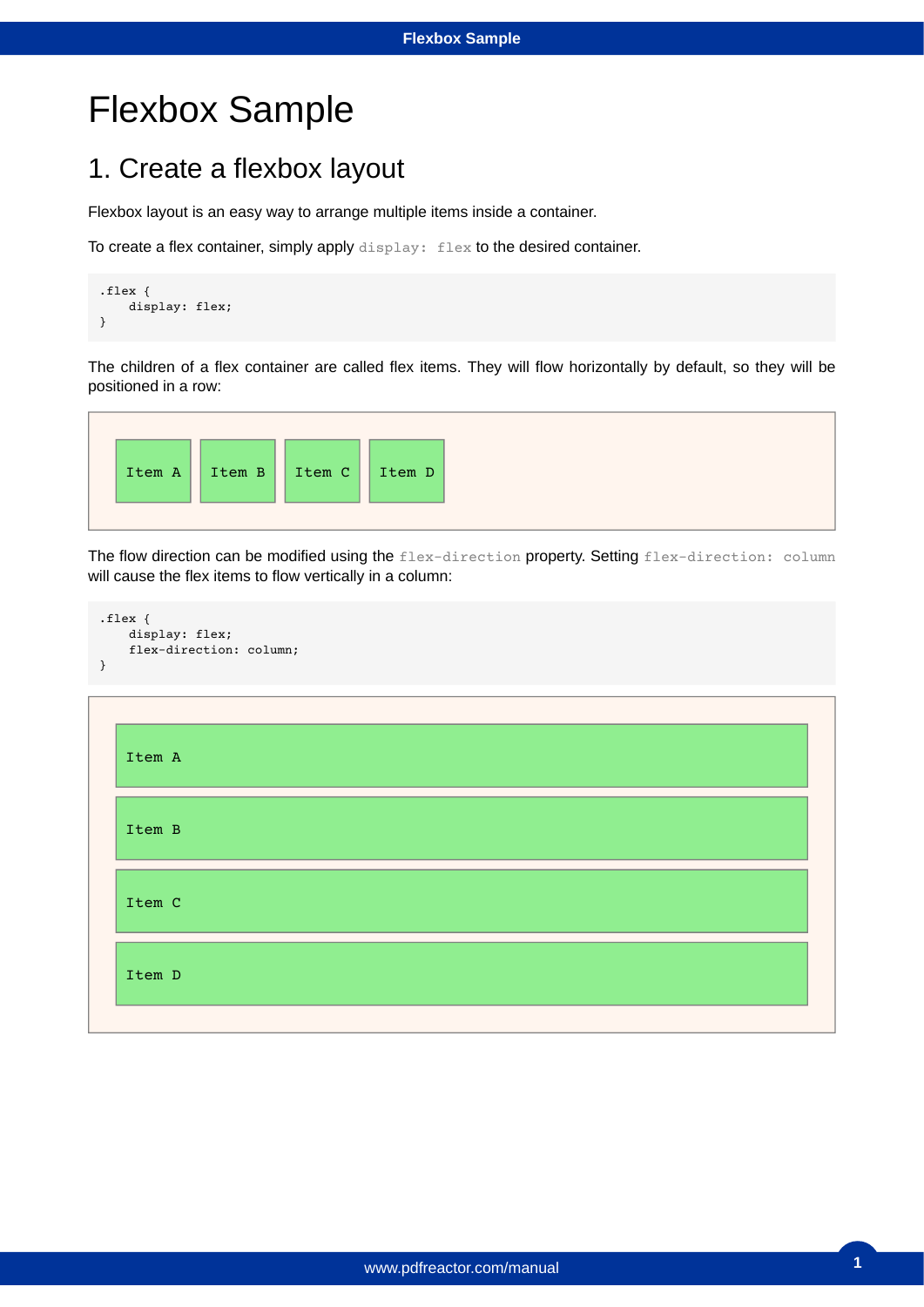Setting flex-direction: row-reverse will cause the flex items to flow in a row in reverse order:

```
.flex {
    display: flex;
    flex-direction: row-reverse;
}
                                                 Item D | Item C | Item B | Item A
```
As we saw in the example above, flex-direction: row-reverse reverses the item order and aligns the items to the right. Let's align them to the left instead:

```
.flex {
    display: flex;
    flex-direction: row-reverse;
    justify-content: flex-end;
}
```
![](_page_1_Figure_5.jpeg)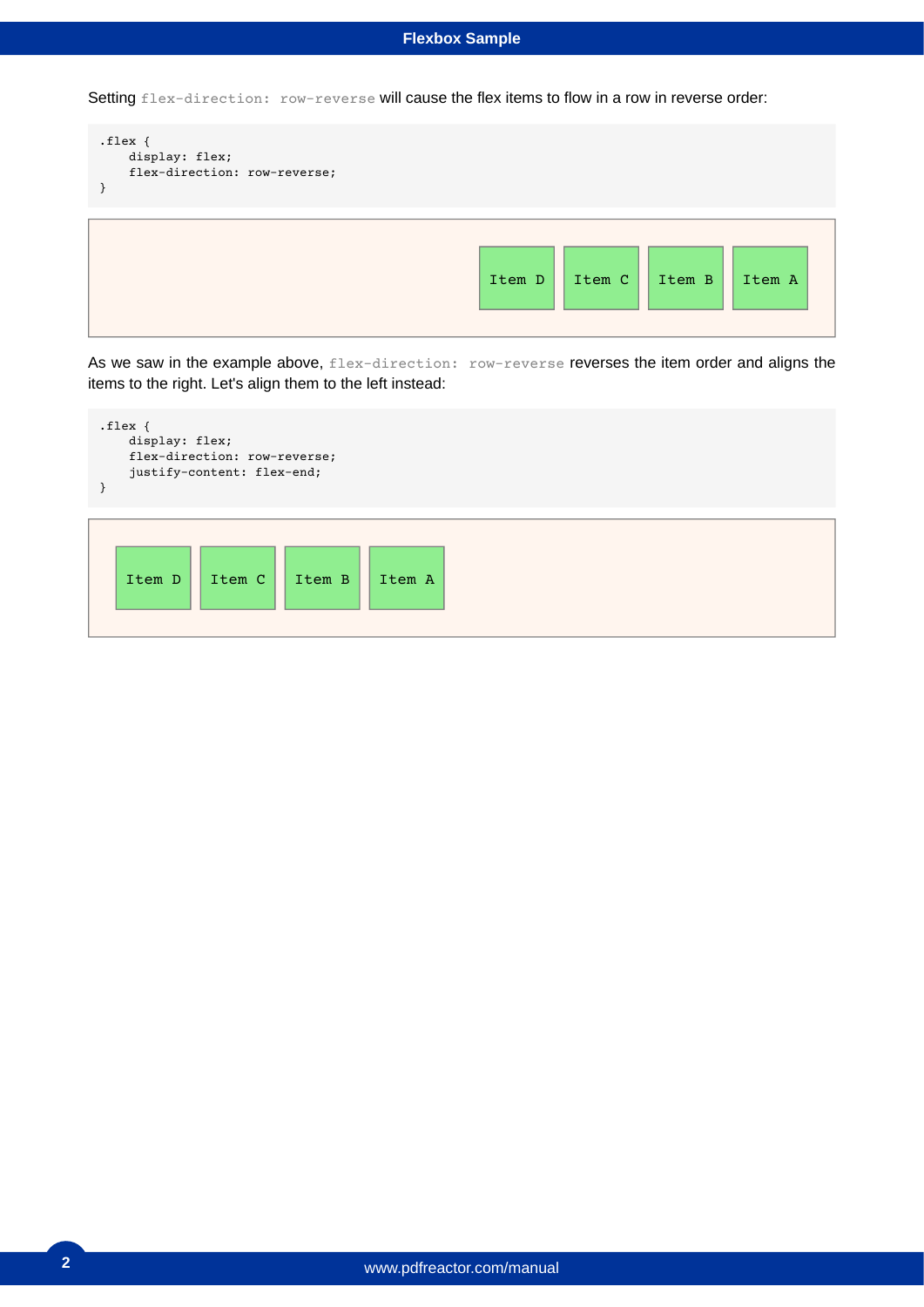If the flex items are arranged in a column, they can be aligned to the bottom of the flex container using justify-content: flex-end:

```
.flex {
    display: flex;
    flex-direction: column;
    justify-content: flex-end;
}
```
![](_page_2_Figure_3.jpeg)

Flex items can be centered by using both align-items and justify-content:

```
.flex {
    display: flex;
    flex-direction: row;
    align-items: center;
    justify-content: center;
}
```
![](_page_2_Figure_6.jpeg)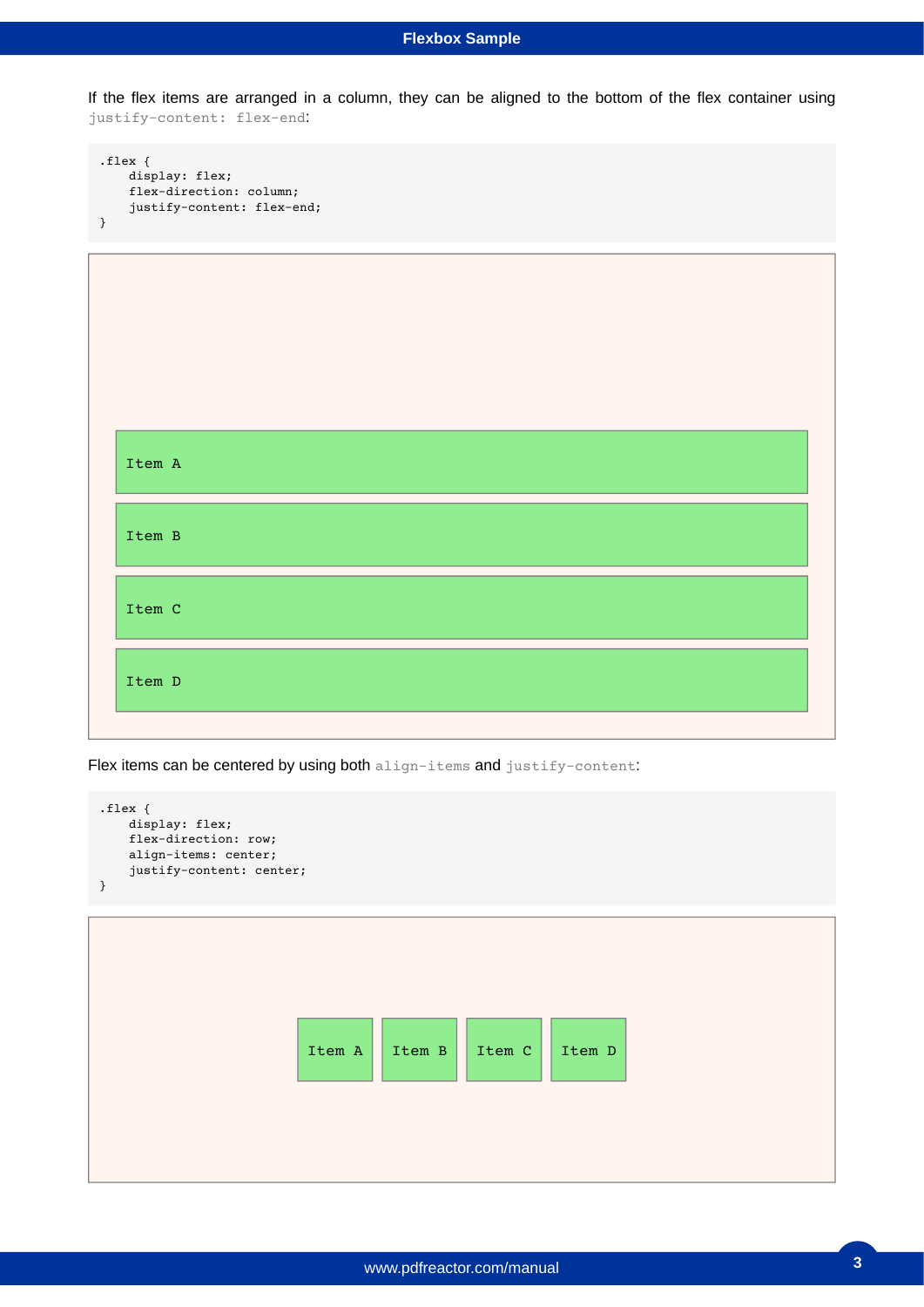Flex items can also be justified.

| $.$ flex {<br>display: flex;<br>justify-content: space-between; |        |        |        |
|-----------------------------------------------------------------|--------|--------|--------|
| Item A                                                          | Item B | Item C | Item D |

## 2. Growing flex items

Flex items grow to fill the row when the  $f$ lex-grow property is set to a positive value:

![](_page_3_Figure_5.jpeg)

Different values of flex-grow for items in the same row cause different amounts of growth:

```
.flex {
    display: flex;
}
.flex div {
    flex-grow: 1;
}
.flex div:nth-of-type(3) {
    flex-grow: 3;
}
```
![](_page_3_Figure_8.jpeg)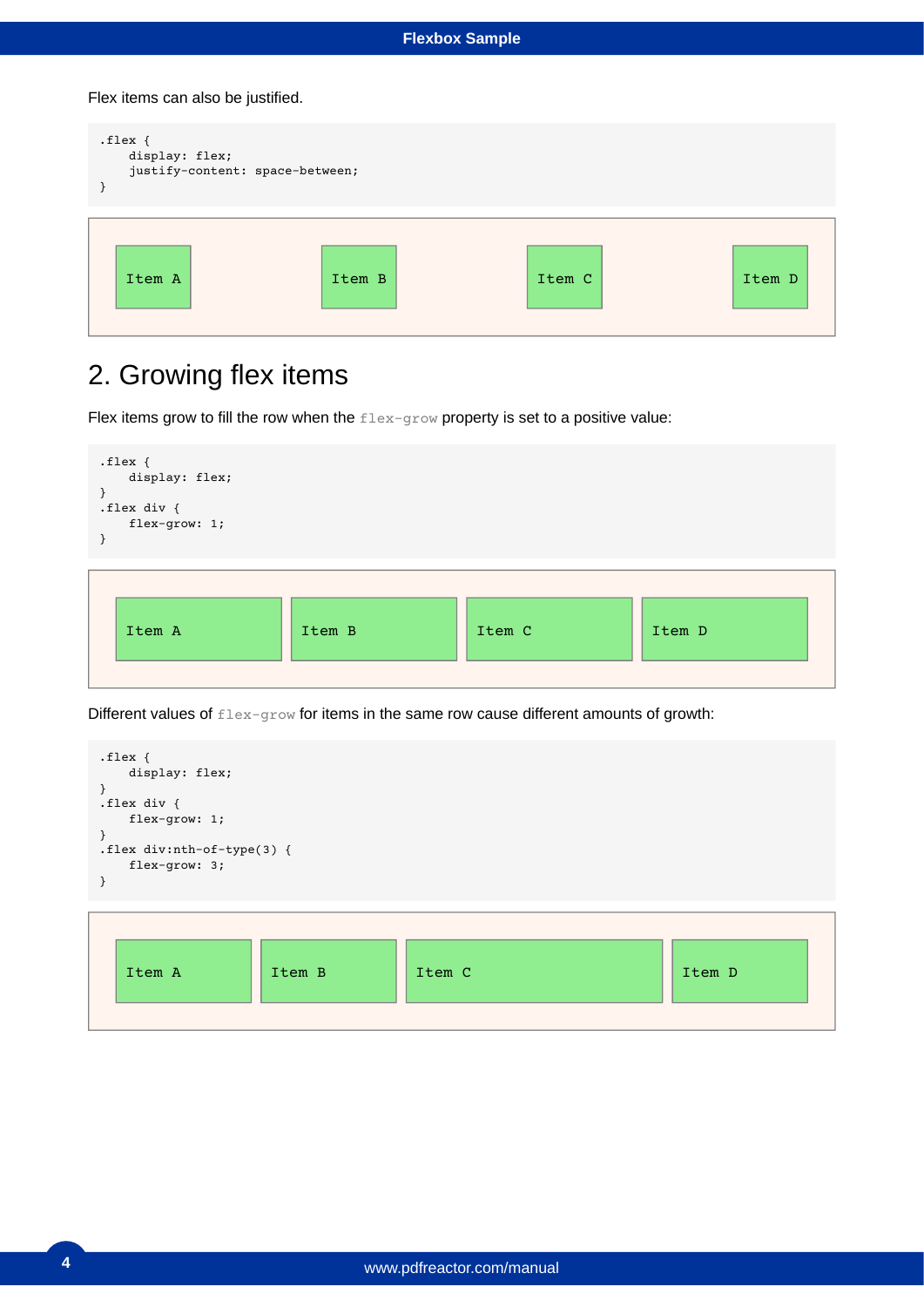### 3. Wrapping flex items in rows or columns

You can wrap flex items in multiple rows by specifying flex-wrap: wrap or flex-flow: row wrap, which is a shorthand for flex-direction: row; flex-wrap: wrap:

```
.flex {
    display: flex;
    flex-flow: row wrap;
}
```
![](_page_4_Figure_4.jpeg)

The flow of the flex items can also be reversed:

```
.flex {
     display: flex;
     flex-flow: row-reverse wrap;
}
```
![](_page_4_Figure_7.jpeg)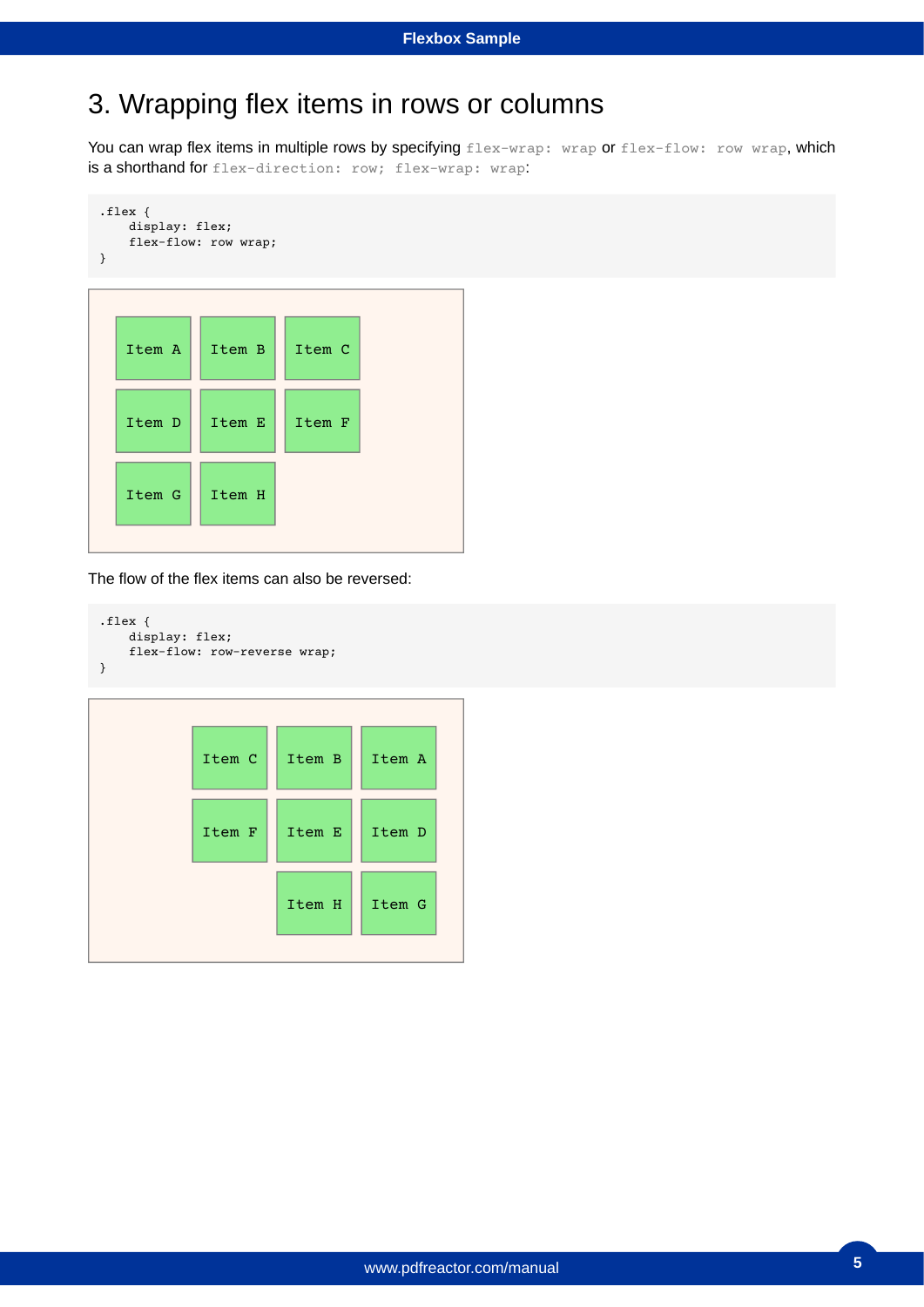Flex items can also be wrapped into columns:

```
.flex {
    display: flex;
    flex-flow: column wrap;
    align-content: flex-start;
}
```

| Item A | Item E |
|--------|--------|
| Item B | Item F |
| Item C | Item G |
| Item D | Item H |

When no height is set on the flex container the columns wrap at the bottom edge of the page:

```
.flex {
    display: flex;
    flex-flow: column wrap;
    align-content: flex-start;
}
```

```
Item A
Item B
Item C
Item D
Item E
         Item F
         Item G
         Item H
```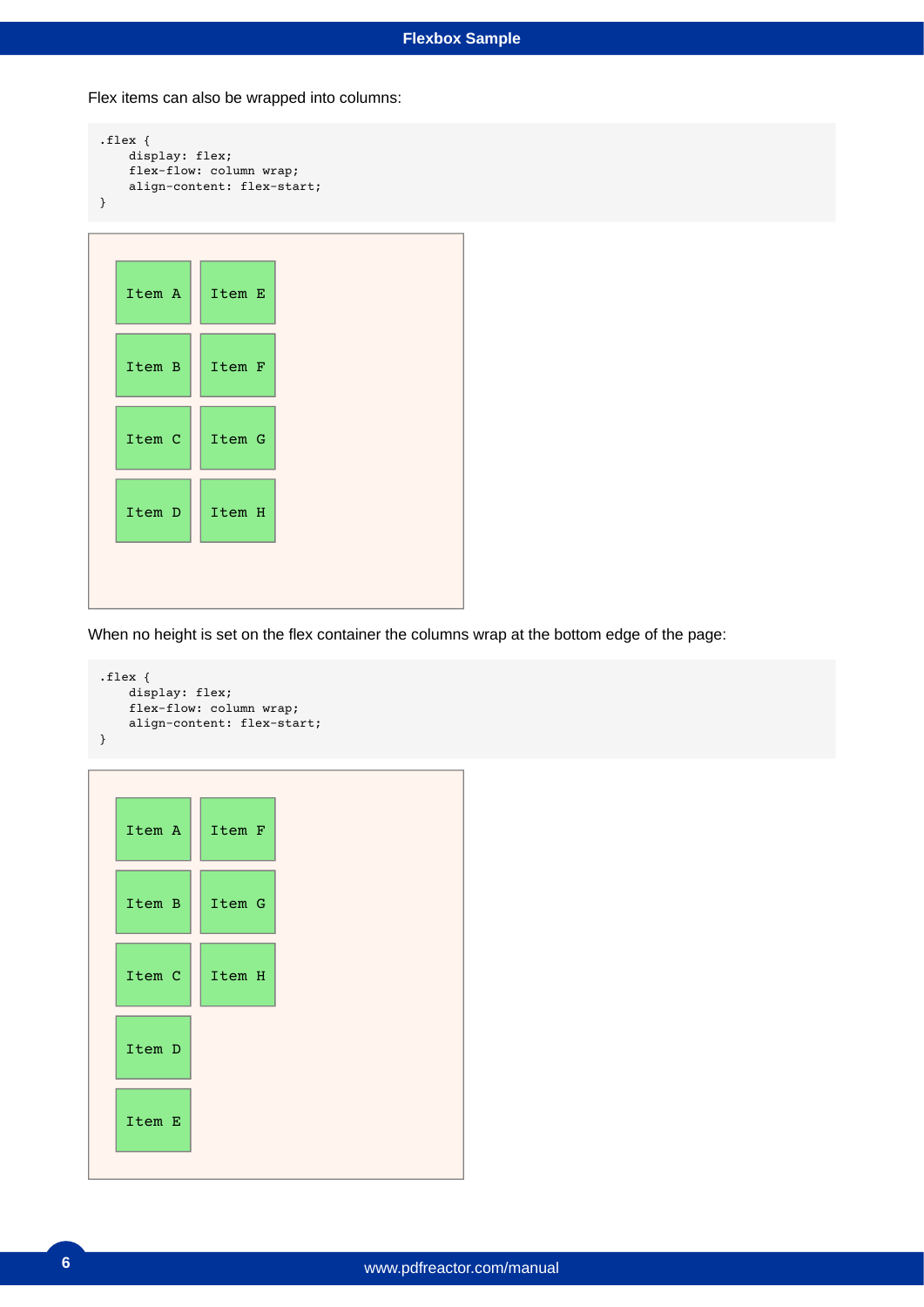### 4. Flex items and pagination

When PDFreactor paginates documents with flex layouts, the flex items are paginated according to the wrap layout mode specified for the flex container.

If the container specifies flex-flow: row wrap and a page break occurs between two rows, the rows are continued on the next page:

```
.flex {
     display: flex;
     flex-flow: row wrap;
}
```
![](_page_6_Figure_5.jpeg)

![](_page_6_Figure_6.jpeg)